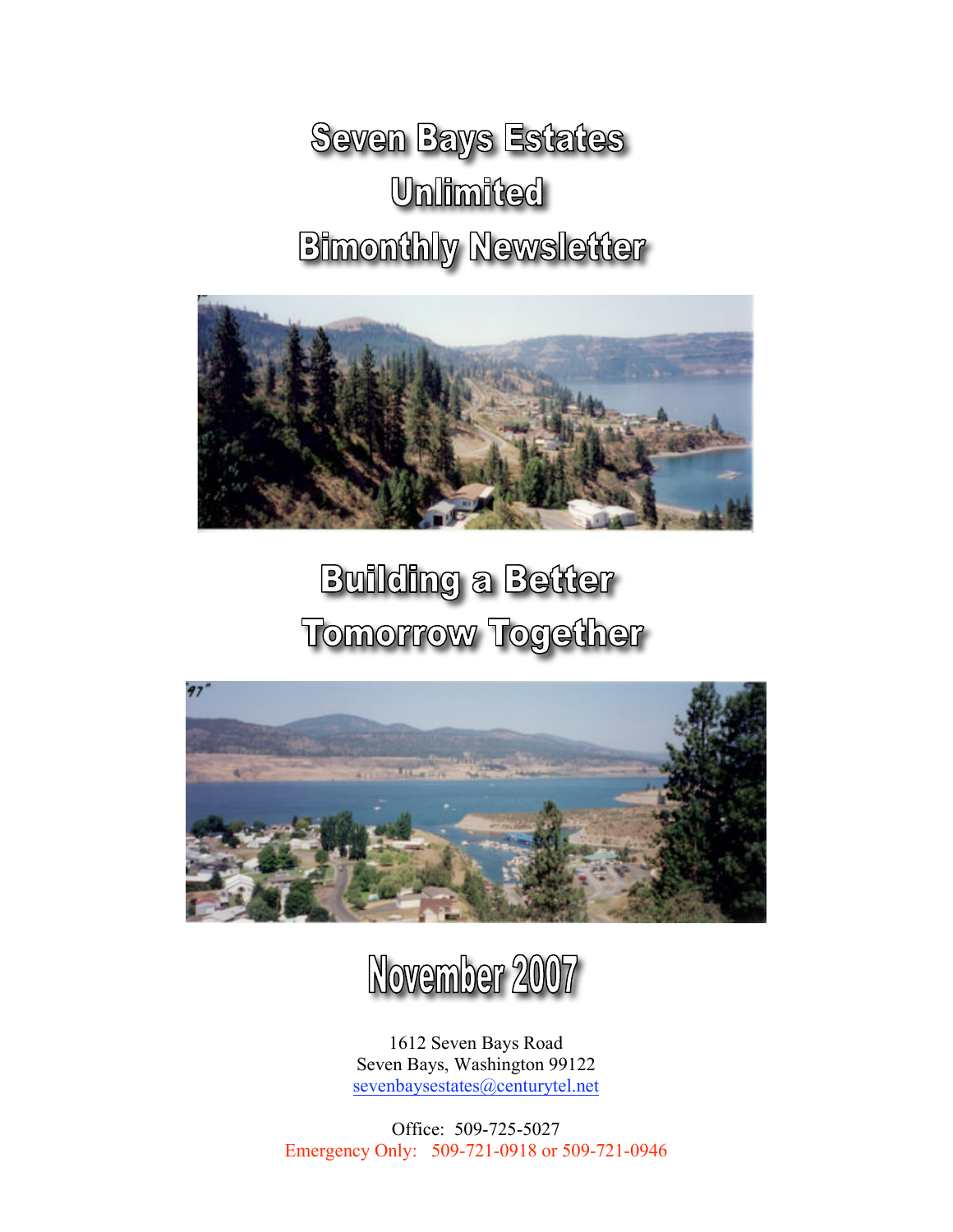#### **Board Update**

Phase 2 is going well so far. Our Maintenance staff, Board members and many volunteers have been hard at work. Most of the necessary parts and supplies have been ordered/on order and our target budget is looking good. Rick Graf spent many long hours checking prices through at least three vendors to ensure that we got the best deal possible.

The electrician recommended by the engineer has agreed to work with us so that we can save money by assisting in the wiring phase also.

Remember that our plan is to finish Phase 2 and chip seal the newly graveled roads in Plats 1 and 2 this fiscal year without asking for a special assessment. We also plan to oil roads where necessary for dust control. The original budget developed for this year, and the one we are working with, did not include completion of Phase 2 and did not include chip sealing; so we are well ahead of the game.

### **You Are Invited**

You may have questions/concerns after receiving the October 31 letter from two of your Board members. You are encouraged to come into the office and look at our files; ask about our management procedures, and talk with Linda; look at the water project plans, check how the project is going by seeing what has been accomplished so far, talk with Rick and Joe about any concerns you might have regarding the project; ask questions of any of us in the office about any/all of the questions the letter may have generated. We are here for you.

If you are unable to come into the office and you want answers to the allegations directed toward three members of the Board, call, email or mail the office and a letter/email will be sent to you.

### **Official Website for Seven Bays**

If you have internet access, I hope you took the time to review our official website; especially the newsletter as the picture of Plats 1 & 2 is much larger (http://sevenbaysestates.com).

## **Teamwork "Together we achieve the extraordinary"**

There is nothing like working together toward a common goal to bring people/communities together. We have enjoyed the help of many volunteers in the last few months working in many capacities – office help, Community Center fund raiser, Phase 2 Water Project, picking up parts, and much more. Thank you again for your help.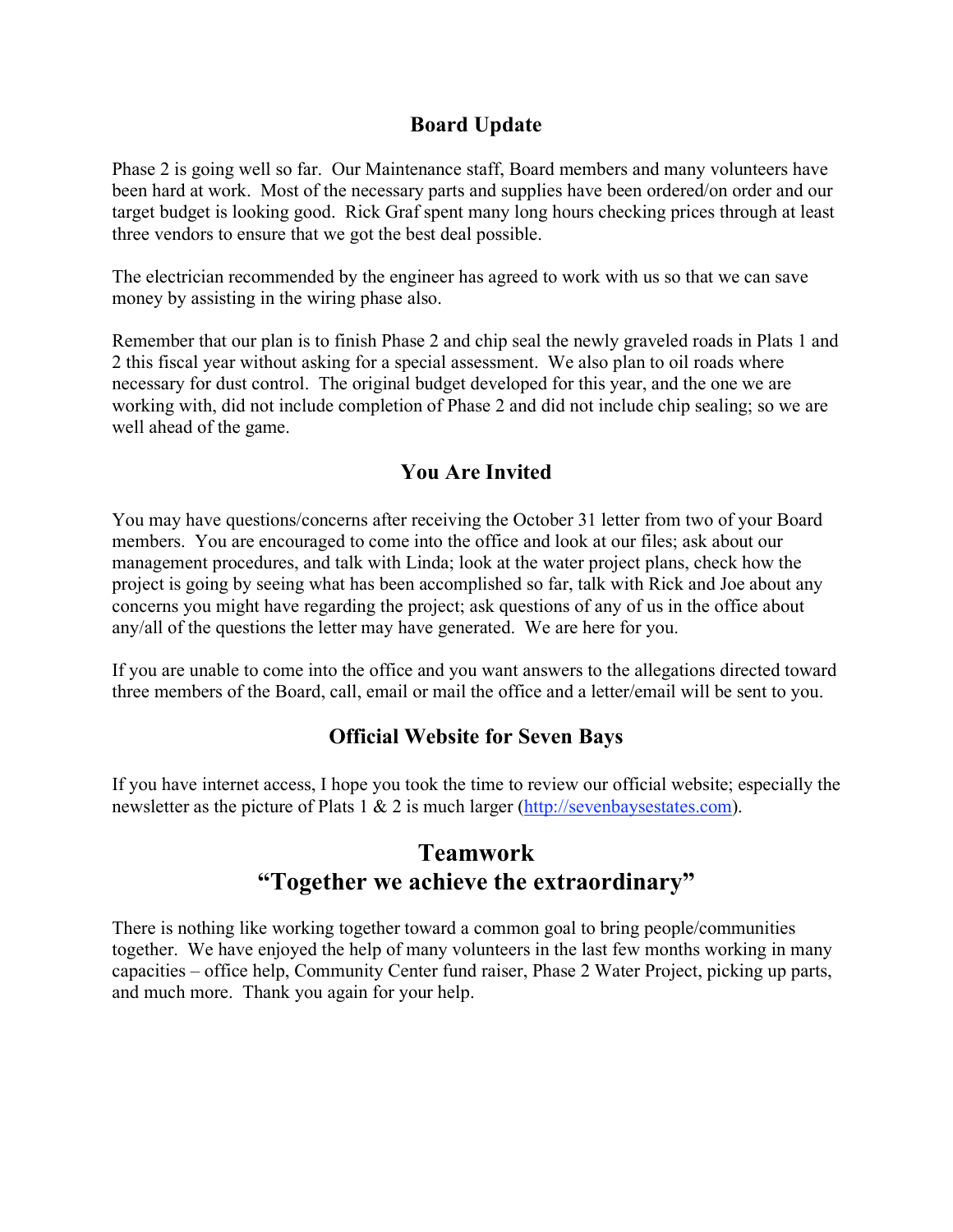#### **Newsletter**

Still looking for people who would like share ideas and/or stories and talents to make our newsletter the best it can be. We're especially looking for stories about the history of Seven Bays and its residents, past and present. (The pictures and inspiration for the stories so far were provided by Gladys McLaughlin.)

Information about groups and activities would also be a welcome addition to the newsletter. If you are interested in helping, please contact Linda Schindler through the office 725-5027. Email addresses of those who have internet access would help save postage costs. Our email is sevenbaysestates@centurytel.net.

### **Annual Ladies Luncheon on December 11 (for Seven Bays and Surrounding area) With Gift Exchange and Optional Bunco**

Arrival time is 11:30 a.m. at Helen Marie Community Center. Lunch will start at 11:45 a.m. Following the luncheon is the annual gift exchange.

Please bring a salad, hot dish, or dessert of your choice. Your gift should be of about a \$15 value and be bagged or wrapped.

Please RSVP by December 6 to Nancy at 725-0468 or Peggy at 725-8442.

Bunco will follow the gift exchange; so don't forget your \$3 if you wish to play.

#### **TV Translators**

The date for digital broadcasting has changed. William McMurray provided the following link to a countdown to the conversion: http://www.dtv.gov/.

## **Red Hat Ladies Events**

The Red Hat ladies are going to lunch and entertainment Monday, November 26, at the Davenport Hotel.

The December event is lunch and a gift exchange game (limit \$20) at 3404 Seven Bays Road hosted by Angie Brinkman, Darlene Graf, Gayle Semprimoznik, Jackie Hanks and Linda Schindler. The event will begin at 11:30 a.m. on December 14. Lunch will be served at 12 noon, and the gift exchange will follow. It should be lots of fun. If you plan to attend, call one of the hostesses and let them know as soon as possible.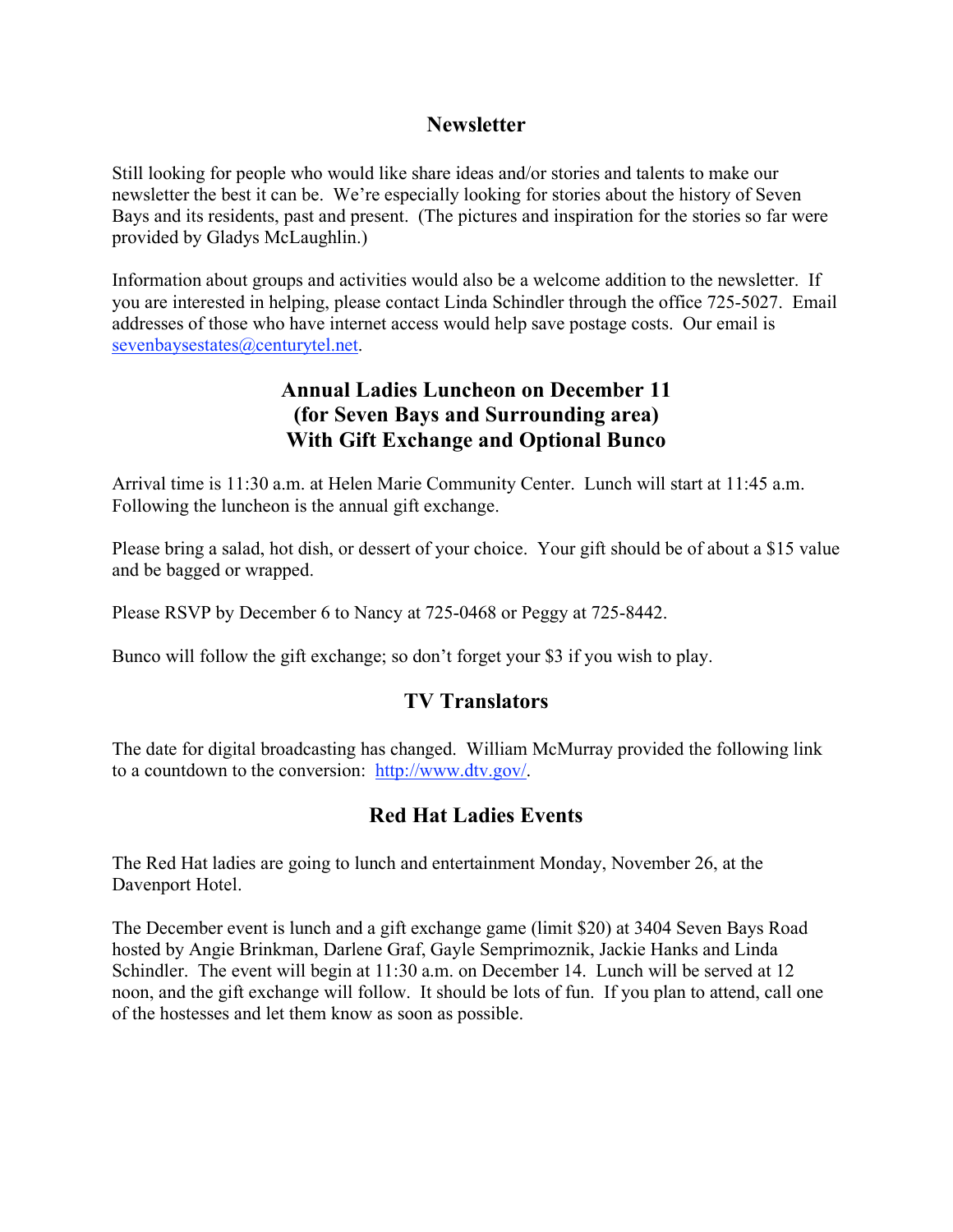## **The Importance of Water**

Jay found this article on CNN today. You can go to the website below to view it. Interesting story. It establishes why water conservation is so important. We tend to take it for granted, however, our supply is not endless. We only have so much that we are allowed to take out of the ground on a daily basis. Not protecting our water source could lead to situations like the one the City of Atlanta is going through and this city in Orme, Tennessee. The City of Orme only gets water for three hours a day because they don't have enough to go around. They have a spring that feeds their supply. That supply has dried up. You can bet it is from overuse in the surrounding area. Enjoy the reading. http://www.cnn.com/2007/US/11/08/dry.town/index.htm. (Margot Rach)

## **Platting of Seven Bays and Park Dedication**

Win Self bought 700 acres and platted Plats 1 & 2 in 1967, the Airport in 1975, Plat 3 in 1981 and Plat 4 in 1982. The Restrictive Covenants for Plat  $3 \& 4$  were written in 1981. The Win Self Park was dedicated July 8, 1978 and, as you can see by the pictures, homeowners were very involved in that project.



Ground breaking, homeowners take shovel in hand--Nancy Retzloff & Gladys McLaughlin.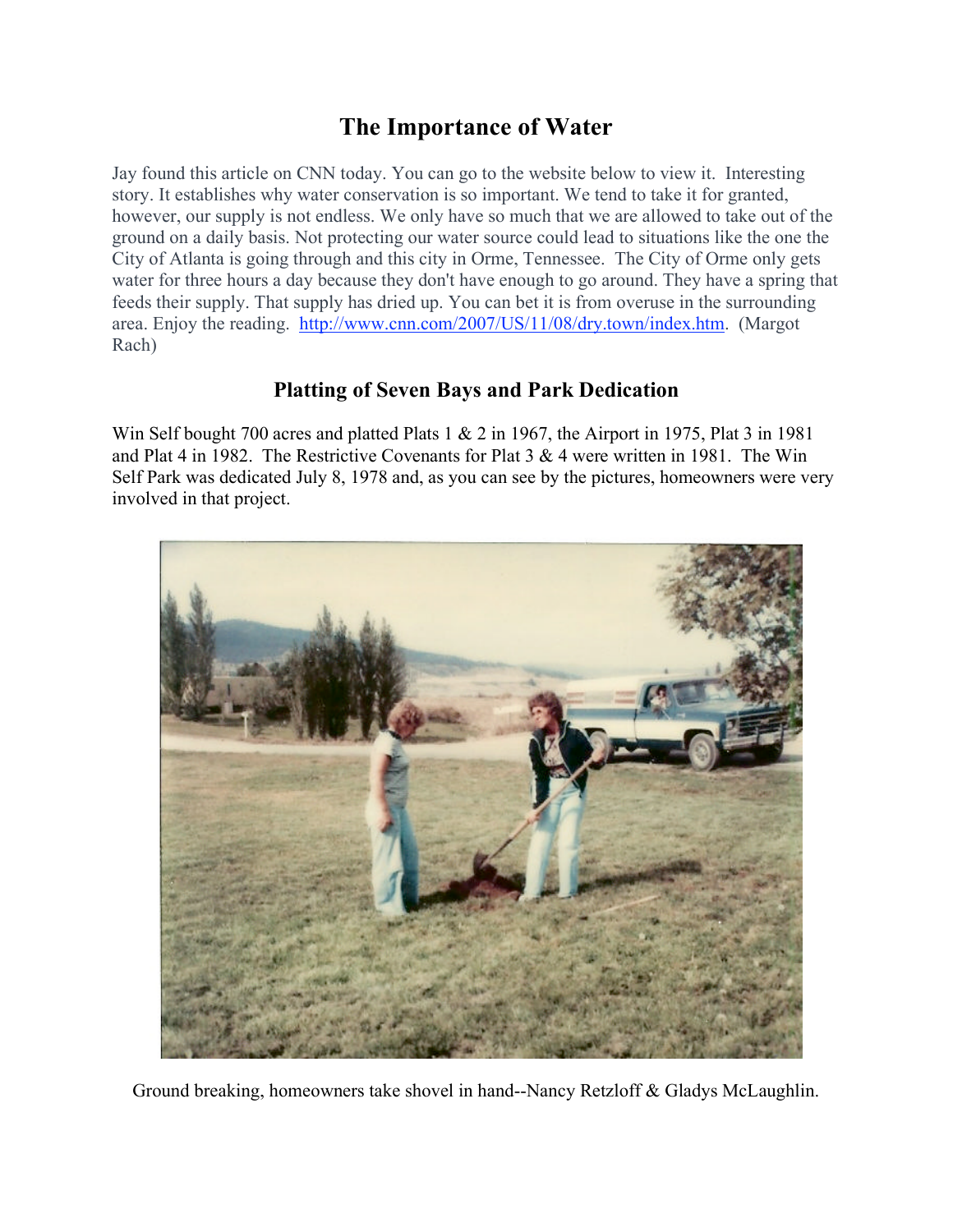

A group effort, volunteers at work.



Dedication of Win Self Park Win Self with Gladys and "Mac" McLaughlin